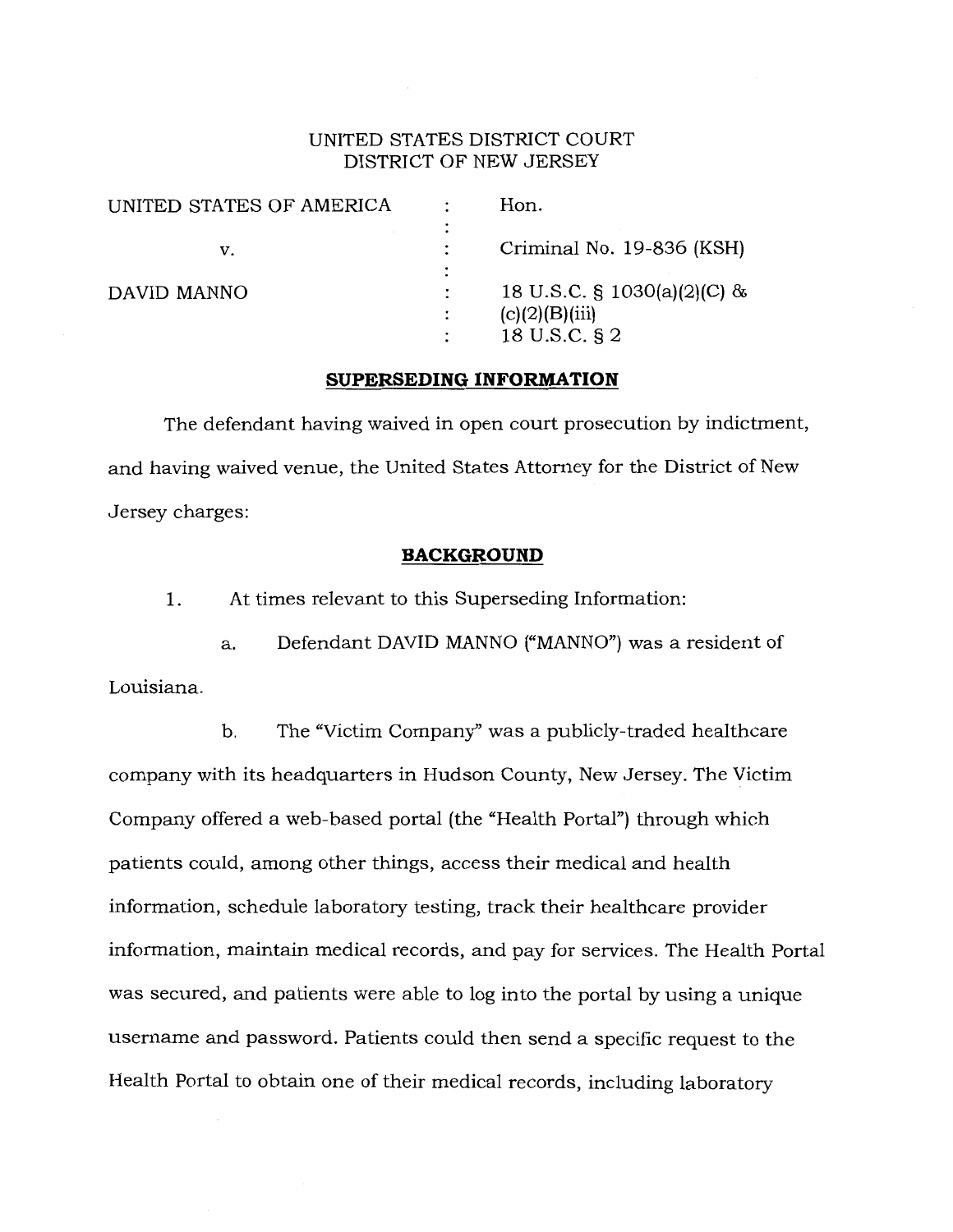reports. The laboratory reports contained, among other information, patients' names, other identifiers, and personal medical information.

#### **DEFENDANT MANNO'S ACTIONS**

2. On or about November 26, 2016, defendant MANNO accessed the Health Portal.

3. On or about November 26, 2016, defendant MANNO intentionally sent requests to the Health Portal containing modifications in the parameters of the Universal Resource Locator ("Modified Requests"), the text that one enters into an internet browser to go to a specific website. The Modified Requests caused the Health Portal to send lab reports belonging to patients of the Victim Company-information that MANNO knew he was not authorized to access under any circumstances and, in fact, was not authorized to access under any circumstances.

4. On or about November 26, 2016, defendant MANNO sent more than approximately 150,000 Modified Requests to the Health Portal, and, as a result, caused the Health Portal to send defendant MANNO more than approximately 60,000 laboratory reports for more than approximately 30,000 patients of the Victim Company.

5. To conceal his identity, defendant MANNO (a) attempted to hide that he was using his account with the Victim Company to make some of the Modified Requests; and (b) created a second account for the Health

2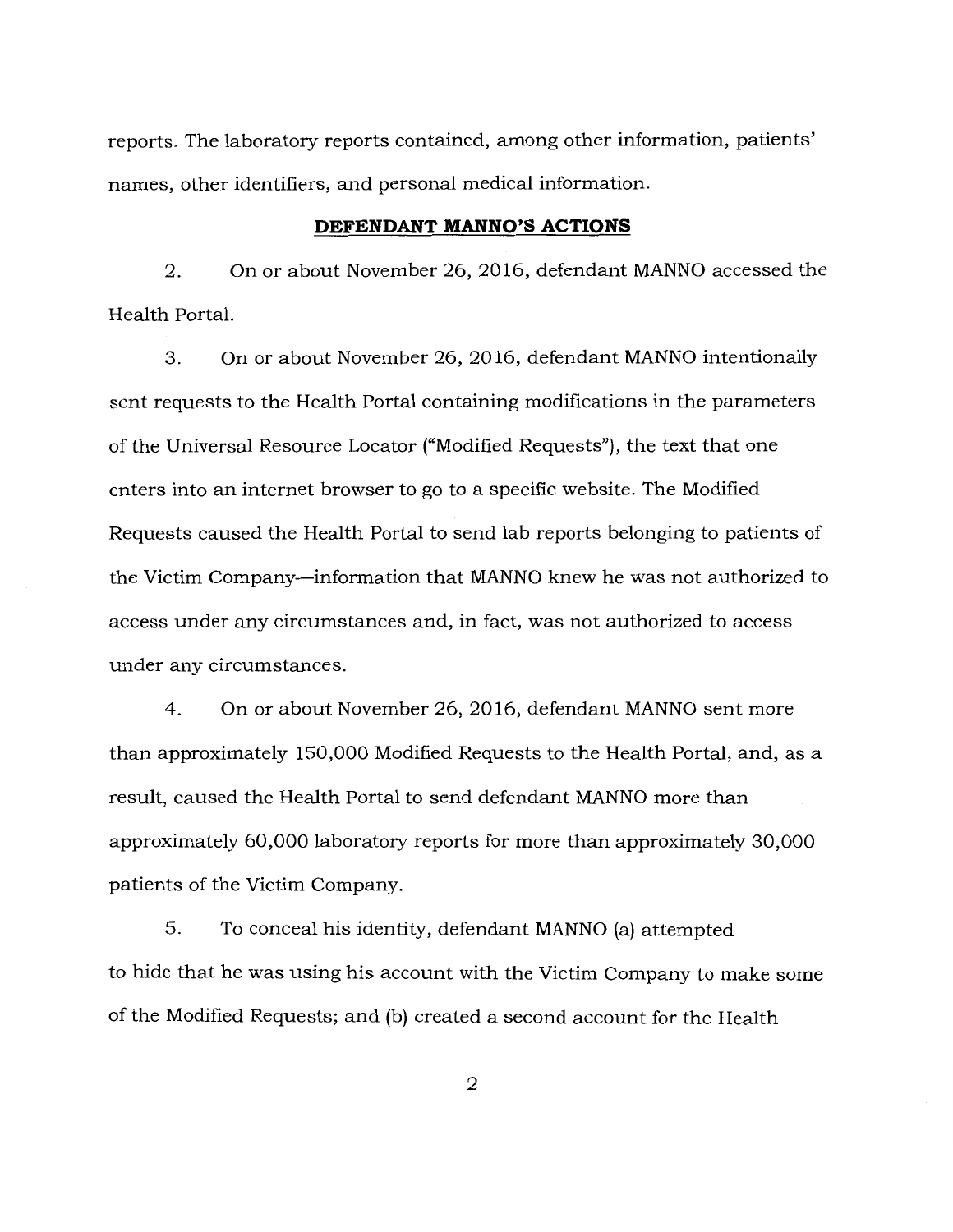Portal with the Victim Company in a false name and used it to send Modified Requests.

# **THE CHARGE**

6. On or about November 26, 2016, the defendant,

# DAVID MANNO,

intentionally exceeded authorized access to a computer, and the value of the information obtained exceeded \$5,000.

In violation of Title 18, United States Code, Sections 1030(a)(2)(C) and (c)(2)(B)(iii), and Title 18, United States Code, Section 2.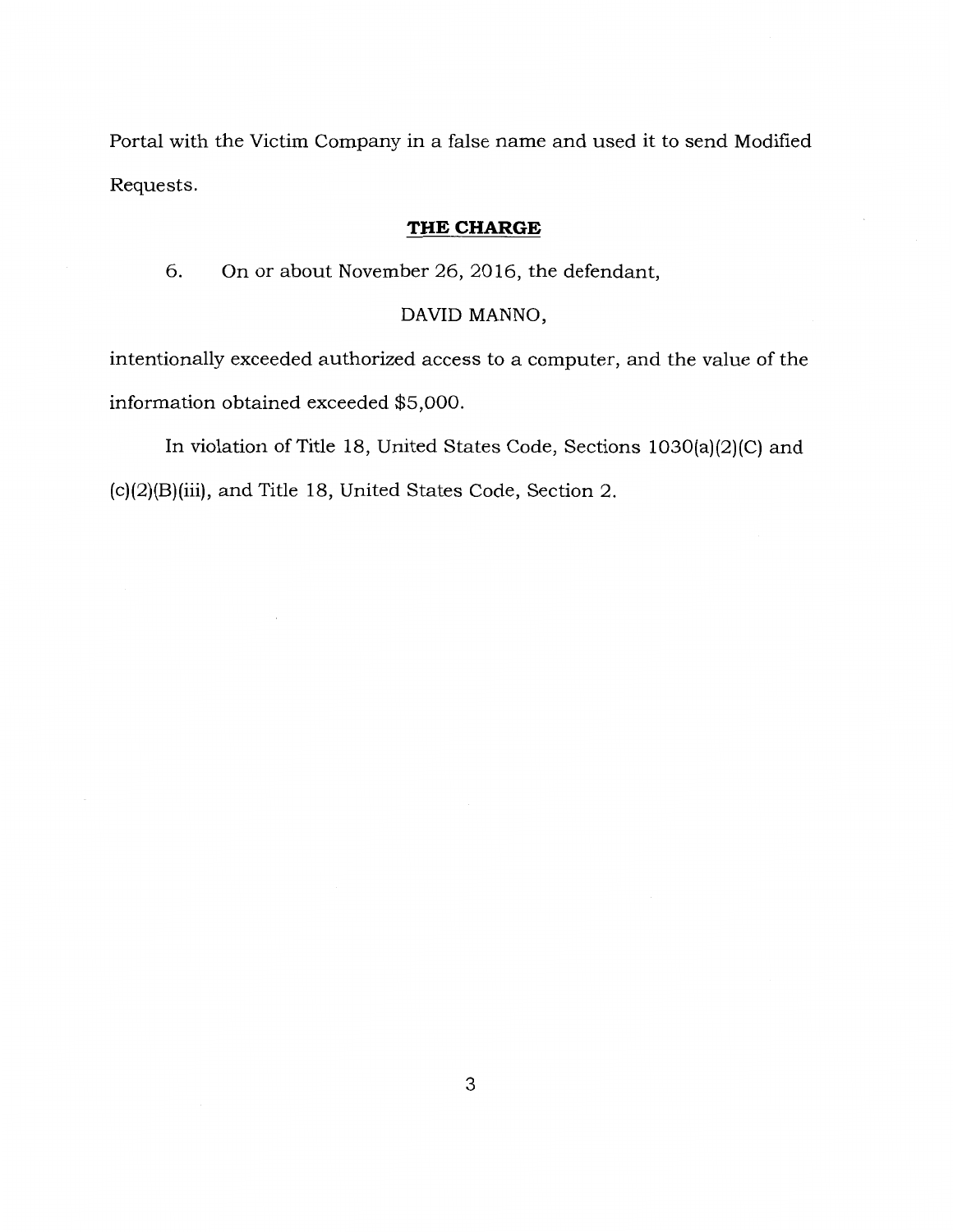### **FORFEITURE ALLEGATION**

1. Upon conviction of the violation alleged in this Superseding Information, the defendant, DAVID MANNO, shall forfeit to the United States:

a. pursuant to Title 18, United States Code, Sections 982(a)(2)(B) and 1030(i), any property, real or personal, constituting, or derived from, proceeds obtained directly or indirectly as a result of the offense charged in the Superseding Information; and

b. pursuant to Title 18, United States Code, Section 1030(i), all right, title, and interest of the defendant in any personal property that was used or intended to be used to commit or to facilitate the commission of the offense charged in the Superseding Information, including, but not limited to, all right, title, and interest of defendant MANNO in the Samsung Hard Drive 840 EVO with the serial number 5l2SNEAD204797B and its contents, and all property traceable to such property.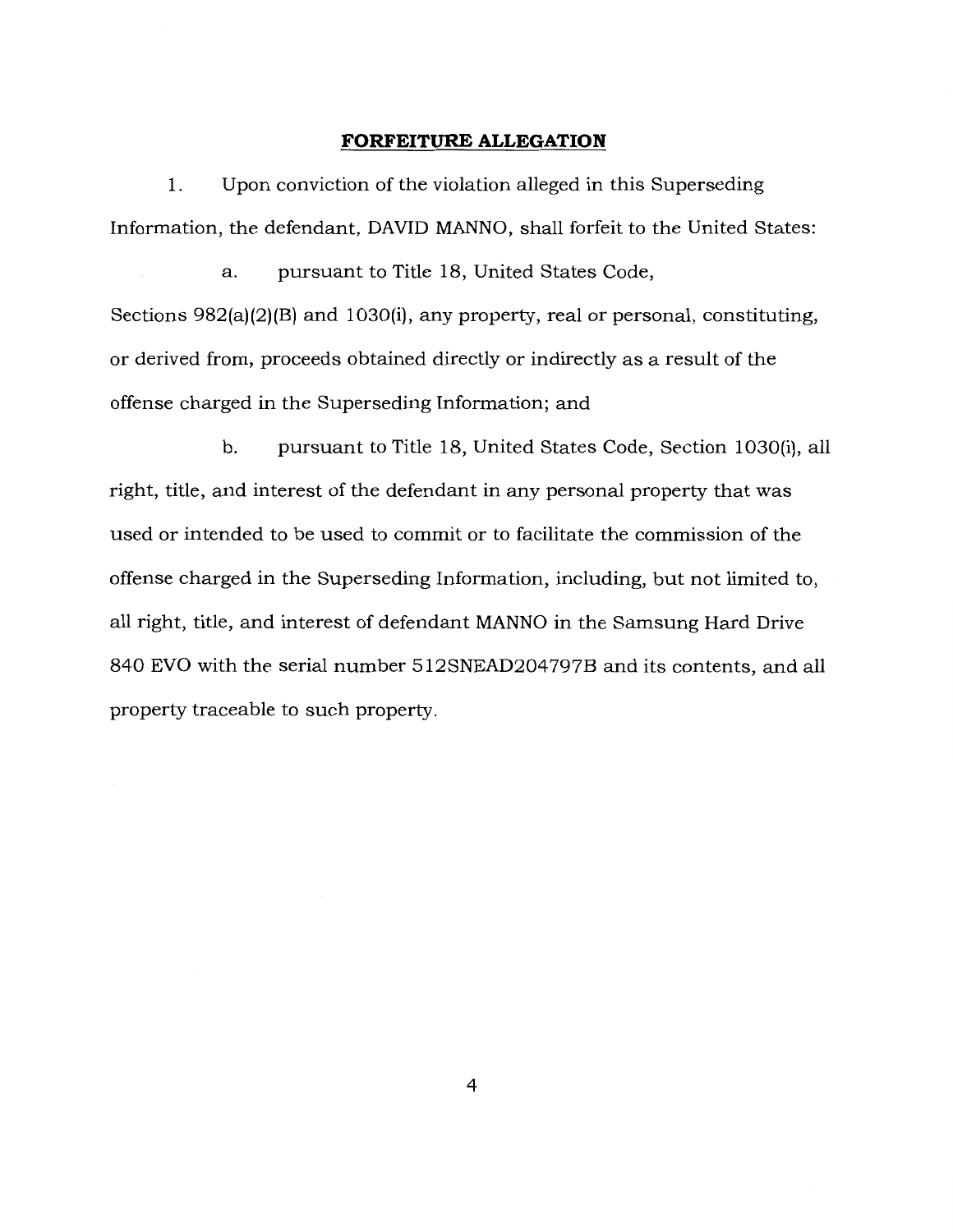2. If by any act or omission of defendant MANNO any of the property subject to forfeiture herein:

- a. cannot be located upon the exercise of due diligence;
- b. has been transferred or sold to, or deposited with, a third party;
- c. has been placed beyond the jurisdiction of the court;
- d. has been substantially diminished in value; or
- e. has been commingled with other property which cannot be subdivided without difficulty,

it is the intent of the United States, pursuant to Title 21, United States Code, Section 853(p), as incorporated by Title 28, United States Code, Section 246l(c), Title 18, United States Code, Sections 982(b) and 1030(i), to seek forfeiture of any other property of defendant MANNO up to the value of the property described in this forfeiture allegation.

azsernits

UNITED STAPES ATTORNEY